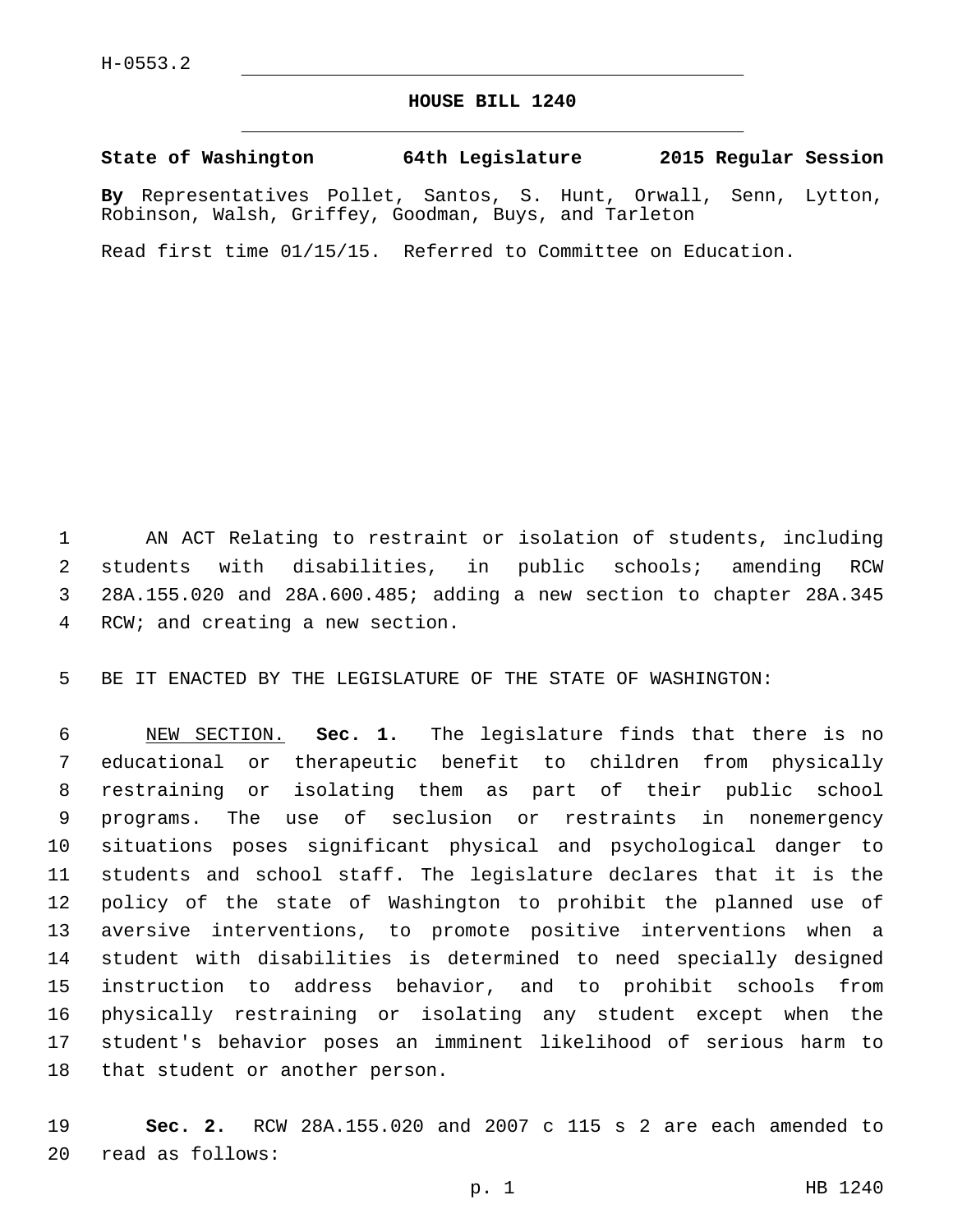There is established in the office of the superintendent of public instruction an administrative section or unit for the education of children with disabilities who require special 4 education.

 Students with disabilities are those children whether enrolled in school or not who through an evaluation process are determined eligible for special education due to a disability.

 In accordance with part B of the federal individuals with disabilities education improvement act and any other federal or state laws relating to the provision of special education services, the superintendent of public instruction shall require each school district in the state to insure an appropriate educational opportunity for all children with disabilities between the ages of three and twenty-one, but when the twenty-first birthday occurs during the school year, the educational program may be continued until the end of that school year. The superintendent of public instruction, by rule, shall establish for the purpose of excess cost funding, as provided in RCW 28A.150.390, 28A.160.030, and 28A.155.010 through 28A.155.160, functional definitions of special education, the various types of disabling conditions, and eligibility criteria for special education programs for children with disabilities, including 22 referral procedures, use of ((aversive)) positive behavior interventions, the education curriculum and statewide or district-wide assessments, parent and district requests for special education due process hearings, and procedural safeguards. For the purposes of RCW 28A.155.010 through 28A.155.160, an appropriate education is defined as an education directed to the unique needs, abilities, and limitations of the children with disabilities who are enrolled either full time or part time in a school district. School districts are strongly encouraged to provide parental training in the care and education of the children and to involve parents in the classroom.32

 Nothing in this section shall prohibit the establishment or continuation of existing cooperative programs between school districts or contracts with other agencies approved by the superintendent of public instruction, which can meet the obligations of school districts to provide education for children with disabilities, or prohibit the continuation of needed related services to school districts by the department of social and health services.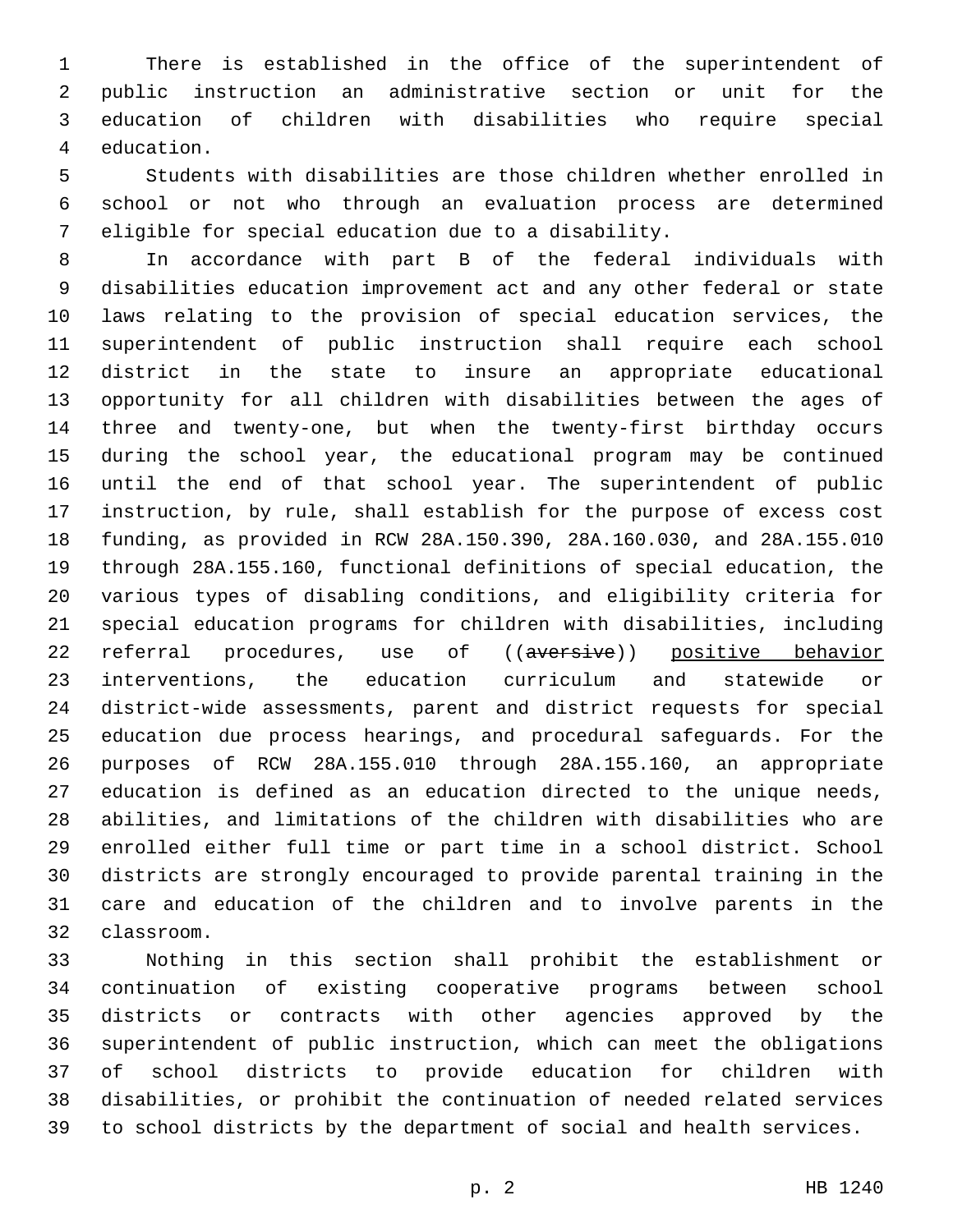This section shall not be construed as in any way limiting the powers of local school districts set forth in RCW 28A.155.070.

 **Sec. 3.** RCW 28A.600.485 and 2013 c 202 s 2 are each amended to 4 read as follows:

 (1) The definitions in this subsection apply throughout this section unless the context clearly requires otherwise.

 (a) "Isolation" means ((excluding a student from his or her 8 regular instructional area and)) restricting the student alone within a room or any other form of enclosure, from which the student may not 10 leave. It does not include a student's voluntary use of a quiet space for self-calming.

 (b) "Restraint" means physical intervention or force used to control a student, including the use of a restraint device.

 (c) "Restraint device" means a device used to assist in controlling a student, including but not limited to metal handcuffs, plastic ties, ankle restraints, leather cuffs, other hospital-type 17 restraints, pepper spray, tasers, or batons. This section shall not be construed as encouraging the use of these devices.

19 (2) The provisions of this section apply ((only to any restraint of a student who has an individualized education program or plan developed under section 504 of the rehabilitation act of 1973 that 22 results in a physical injury to a student or a staff member, any restraint of a student who has an individualized education program or plan developed under section 504 of the rehabilitation act of 1973, and any isolation of a student who has)) to all students, including those who have an individualized education program or plan developed under section 504 of the rehabilitation act of 1973. The provisions of this section apply only to incidents of restraint or isolation 29 that occur while a student ((who has an individualized education program or plan developed under section 504 of the rehabilitation act 31 of 1973)) is participating in school-sponsored instruction or activities.32

 (3)(a) An individualized education program or plan developed under section 504 of the rehabilitation act of 1973 must not include the use of restraint or isolation as a planned behavior intervention. (b) Restraint or isolation of any student is permitted only when reasonably necessary to control unpredicted, spontaneous behavior that poses an imminent likelihood of serious harm, as defined in RCW 70.96B.010. Each school district shall adopt a policy providing for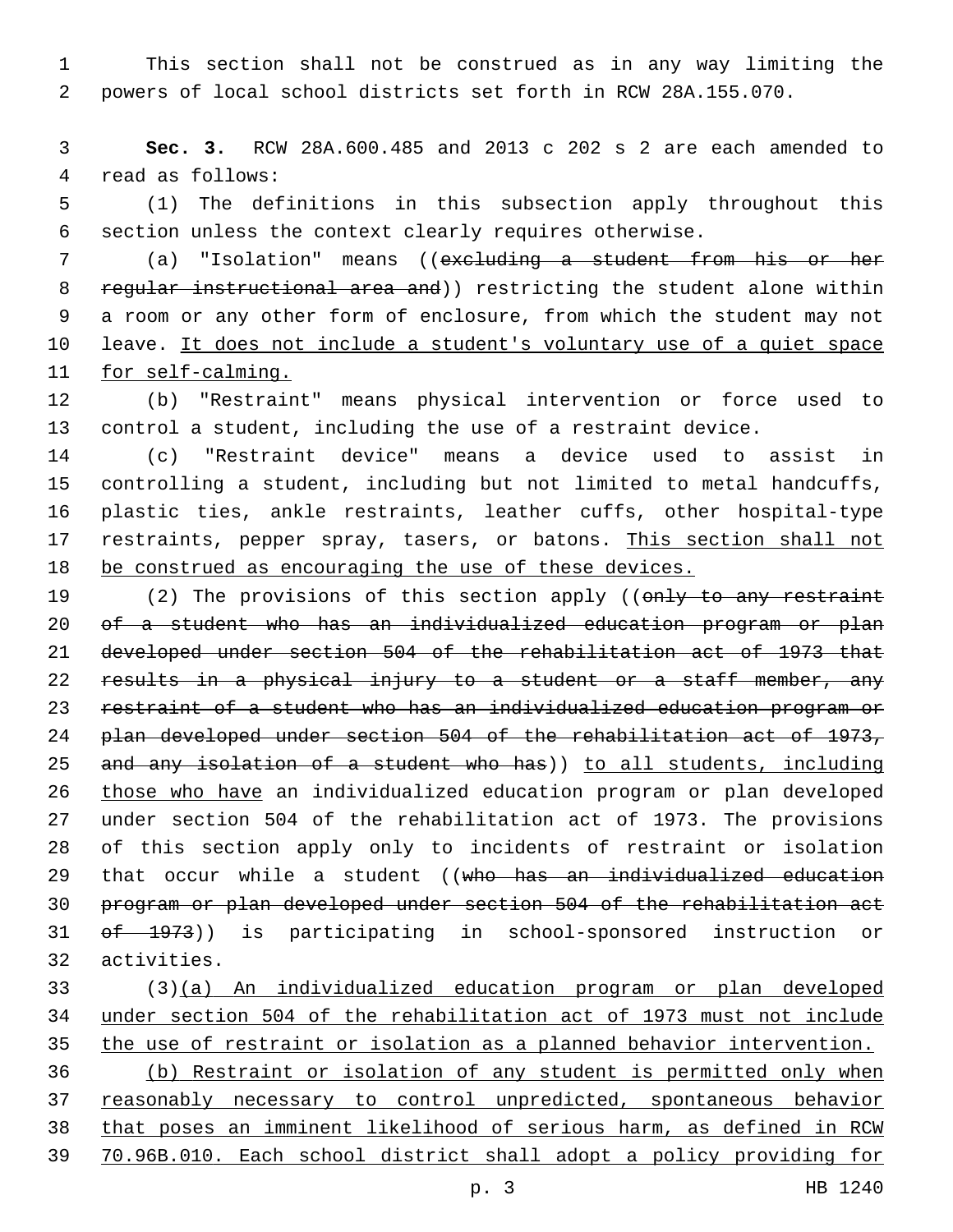1 the least amount of restraint or isolation appropriate to protect the 2 safety of students and staff under such circumstances.

 (4) Following the release of a student from the use of restraint or isolation, the school must implement follow-up procedures. These procedures must include: (a) Reviewing the incident with the student and the parent or guardian to address the behavior that precipitated the restraint or isolation and the appropriateness of the response; 8 and (b) reviewing the incident with the staff member who administered the restraint or isolation to discuss whether proper procedures were 10 followed and what training or support the staff member needs to help 11 the student avoid similar incidents.

12 (( $(4)$ )) (5) Any school employee, resource officer, or school 13 security officer who uses ((any chemical spray, mechanical)) 14 isolation or restraint((, or physical force)) on a student during 15 school-sponsored instruction or activities must inform the building 16 administrator or building administrator's designee as soon as 17 possible, and within two business days submit a written report of the 18 incident to the district office. The written report should include, 19 at a minimum, the following information:

 $(20)$  (a) The date and time of the incident;

21 (b) The name and job title of the individual who administered the 22 restraint or isolation;

23 (c) A description of the activity that led to the restraint or 24 isolation;

25 (d) The type of restraint or isolation used on the student, 26 including the duration;  $((and))$ 

27 (e) Whether the student or staff was physically injured during 28 the restraint or isolation incident and any medical care providedi 29 and

30 (f) Any recommendations for changing the nature or amount of 31 resources available to the student and staff members in order to 32 avoid similar incidents.

 $(1 + 5)$ ) (6) The principal or principal's designee must make a reasonable effort to verbally inform the student's parent or guardian within twenty-four hours of the incident, and must send written notification as soon as practical but postmarked no later than five business days after the restraint or isolation occurred. If the school or school district customarily provides the parent or guardian with school-related information in a language other than English, the